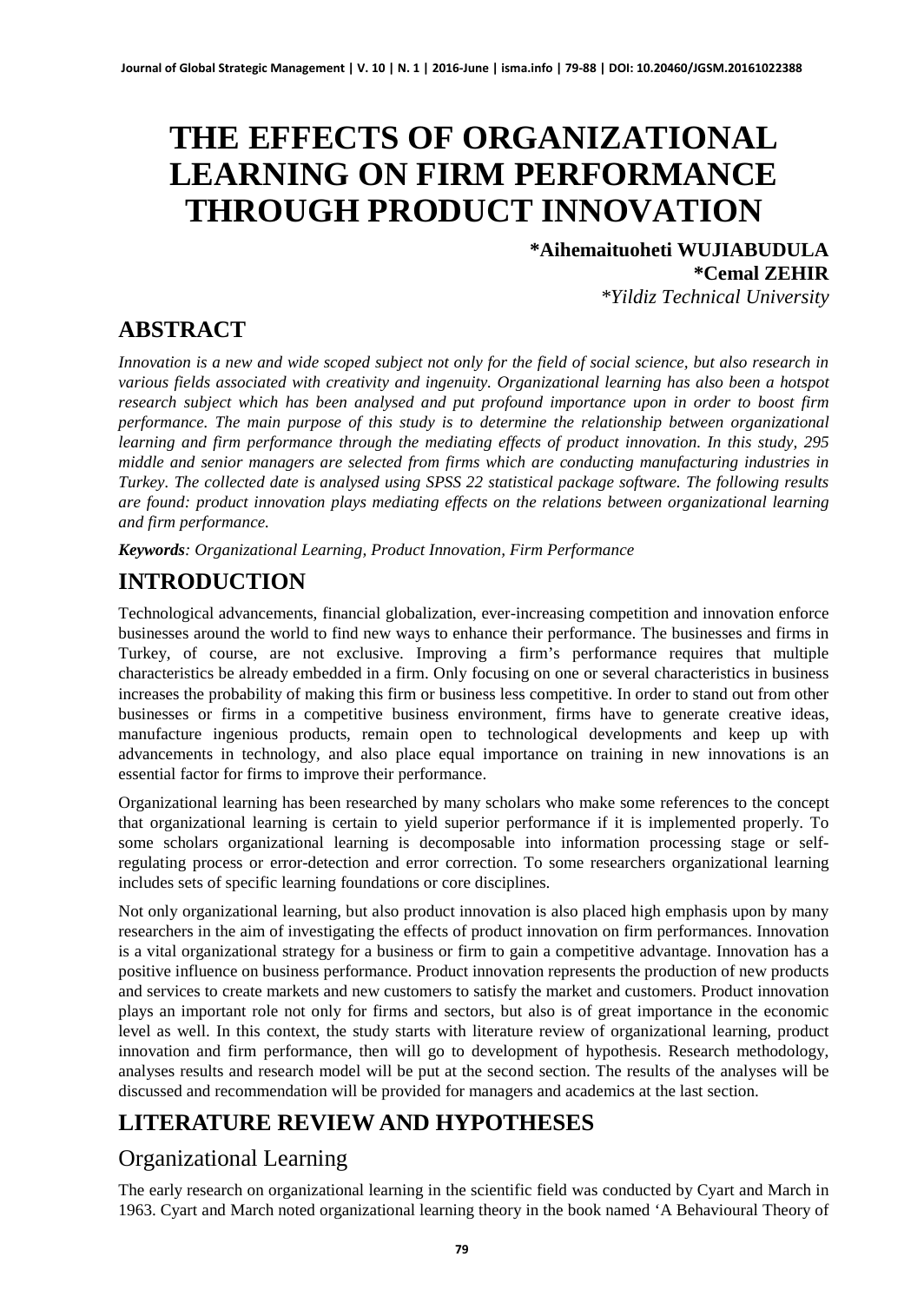the Firm'. According to Cyert and March, organizations learn from experience on the purpose of adapting themselves to the conditions of their environment. In 1995, an article 'Organizational Learning: Observations towards a theory', in which organizational learning was presented at the first time in the title of scientific research, was published by Cangelosi and Dill.

In the year of 1978, Agryris ve Schön, "Organizational Learning: A theory of action perspective", introduced the subject of organizational learning as single loop learning and double loop learning. The other significant studies respectively conducted by Duncan (1974), March and Olsen (1976), Duncan and Weiss (1979). The other representative works of the 80's on organizational learning are: the types of learning conducted by Hedberg (1981), learning system by Shrivastava (1981), regarding organizational learning as the a system of interpretation by Daft and Weick (1984) and in 1985, Fiol and Lyles (1985) enriched and expanded the organizational learning subject through carrying out the research related to the levels of organizational learning. In 2006, Spector and Davidsen carried out a research on organizational learning and noted that organizational learning shares many of the characteristics of individual learning, that learning is about changes that tend to persist and measuring those changes would establish that change has occurred.

Many researches can be found in literature related to organizational learning. In this study, the relationship between organizational learning and firm performance is analysed. In the literature review, organizational learning is defined as the key and as the basis of obtaining sustainable competitive advantages to the firm performance (Martinez-Costa and Jimenez-Jimenez, 2009). In 1999, Baker and Sinkula researched the correlation between organizational learning and firm performance, they found that not only does organizational learning have a direct influence on firm performance, but also they suggested that there are indirect relationships between organizational learning and firm performance. In 2002, Ellinger and other researchers published a paper "The Relationship between the Learning Organization Concept and Firms' Financial Performance: An Empirical Assessment" and analyzed the relationship between organizational learning and firm financial performance. Their research approved that there is a positive and significant relations between organizational learning and a firm's financial performance.

Prieto and Revilla (2006) suggested that non-financial performance could be an intermediate outcome that must be introduced to observe the effects of a firm's learning capabilities, part of which is individual learning, on financial performance. Some other research found in literature suggests the strong correlation between learning at the organizational level and firm performance (Martinez-Costa and Jimenez-Jimenez, 2009).

Organizations which are also well equipped with the flexible and responsive structures provided by organizational learning are able to react to the new challenges and changes much faster than their competitors. Assiduous learning is also of great importance to accommodate the organization or firm's performance enhancement of market information processing activities (Martinez-Costa and Jimenez-Jimenez, 2009). In 2008, Chaveerug also suggested that the great commitment towards learning in organization could compel organizations to achieve their goals more easily. In this study, 4 dimensions of organizational learning are taken into consideration (Calantone, Cavusgil and Zhao, 2002): Intraorganizational knowledge sharing, shared visions, commitment to study and open mindedness.

*Intra-Organizational Knowledge Sharing:* is the way to disseminate and spreading knowledge and information among different departments in an organization, in which different departments are in a collaborative alliance, share knowledge, and learn from one another. Not only sharing and learning from each other, an organization is also able to improve its "process and products by integrating new insights and knowledge" from another organization, as well. In intra-organizational knowledge sharing, not only should information be disseminated and contributed by the owners, but also it is absorbed by its recipients. Shared organizational knowledge goes along with the systematic re-examination and restructuring to serve as a source off future action.

*Shared Vision:* indicates the common direction for people in an organization for learning. Shared vision is actualized by a common picture of the future created by mutual interaction between individuals in an organization. Shared visions is constituted by the efforts an organization's personnel is more adaptable, this means, workers in an organization work towards their shared vision with enthusiasm, not because someone requires them to work, but because they are eager to do it. Thus, individual goals align with the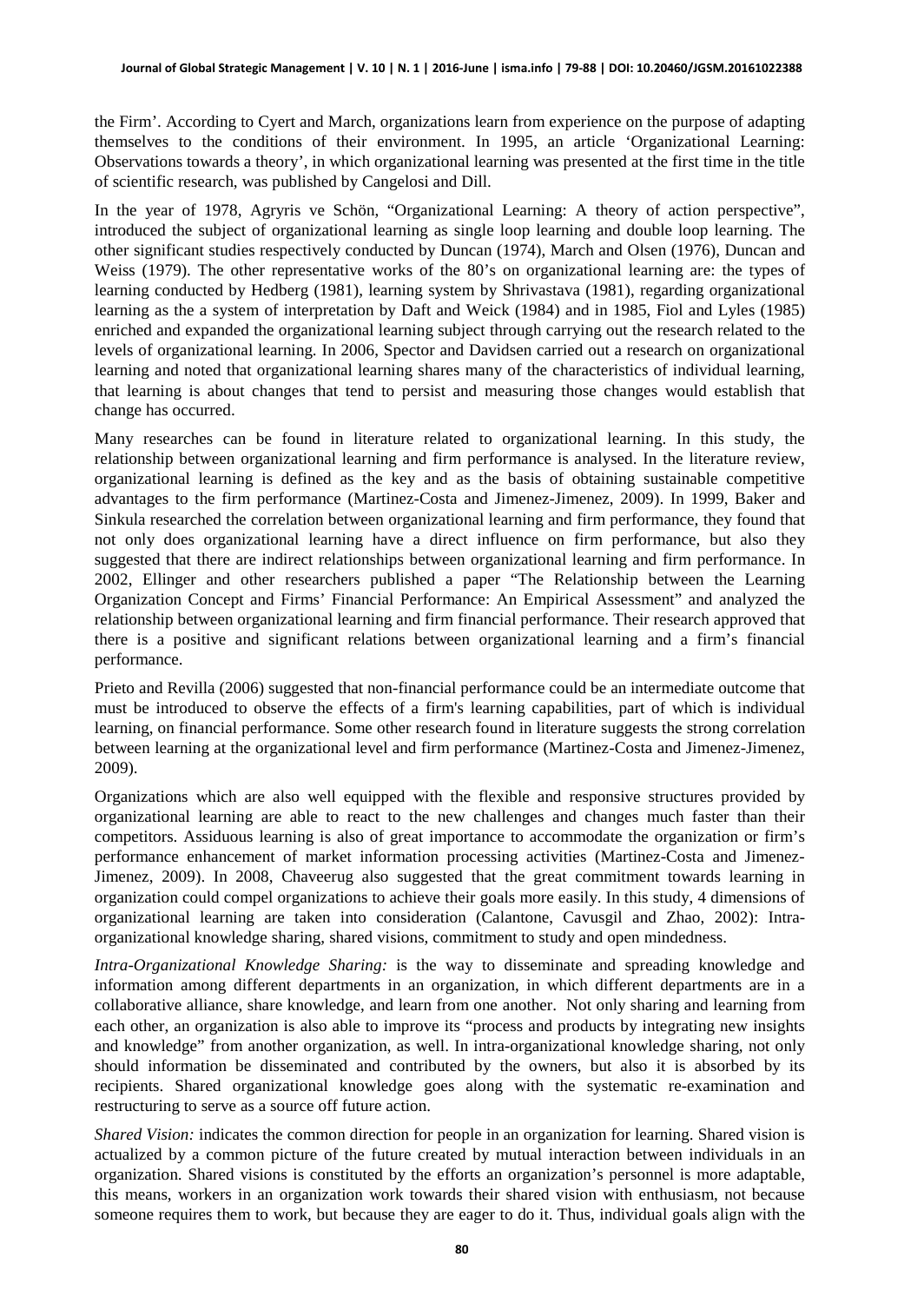direction of the organizational goal. Shared vision effects the direction of learning and leads to an increase in the quality of learning (Sinkula et al., 1997: 309). Without shared vision, individual and team learning is meaningless. No shared vision makes individuals and groups desultory, even though they are stimulated or motivated to learn (Calantone et al., 2002: 516)

*Commitment to Learning:* is the degree to which an organization values and promotes learning, and is likely to foster a learning environment. The committed organizations consider learning to be a significant investment that is important to survival. If the organization makes leaning one of its top priorities, the possibility of learning will increase. Commitment to learning is associated with long–term strategic orientation. Short term investment surely produces long term benefits.

*Open-mindedness:* refers to the willingness in organizational structure to critically evaluate the organization's operational routine associated with dissemination of information between different departments and to embrace new ideas which are innovative to many people (Calantone, Cavusgil and Zhao, 2002). In order to allow individual knowledge to be continuously renewed, learning that implies open mentality towards ingenuity, flexible solutions, current and future problems is required (Gomez et al., 2005). Lessons learned from previous experiences are likely to be very instrumental in many firms, if they are capable of questioning the mistakes and their results. Organizational learning is enhanced by open mindedness and updating and renewing an old knowledge base (Calantone, Cavusgil and Zhao, 2002).

### Product Innovation

Product innovation is the introduction of a good or service that is new or significantly improved with respect to its characteristics or intended uses. This includes significant improvement in technical specifications, components and materials, incorporated software, user friendliness or other functional characteristics. Product innovation is also defined as the development of new products, changes in design of established products, or use of new materials or components in the manufacture of established products.

Many scholars studied product innovation profoundly, including its dimensions, definitions and effects on firm performance along with host of other topics on this subject. Products with innovative features not only satisfy customers' needs, but also provide firms with more opportunities to expand its market and bring competitive advantages to the firm's implementation of an innovation product (Grulke & Silber, 2002;Stefik & Stefik, 2004; Wuyts & Stremersch, 2004). Several studies also approved that there are strong relationships betweeen product innovation and firm performance (Song & Parry, 1999; Akgün, Keskin, Byrne, & Aren, 2007).Akgün and Keskin also studied the effects of product innovation on firm performance, specifically on firms in the Turkish industrial market. They found the correlation between product innovation and firm performance significantly positive (Akgün, Keskin, Byrne, and Aren, 2007). One study carried out in 1993 on Japanese corporations also found that there is a significant correlation between ingenuity and business performance (Deshpandé, Farley, and Webster, 1993). Not every study done on the effects of product innovation on firm performance was positive.

Meyer and Robers (1986) studied the relationship between market newness, technological newness and corporate growth. They found significantly negative correlations between them. In research done on hightechnology electronical firms in Alabama, Yap and Souder (1994) analysed the correlations between unique features as product advantage and new product success. They also noted the correlation between them is negative. From literary review, we can't deny the fact that most of the research supports product innovation as the driving force for firm performance. Hitt et al (1997) also referred in his study and defined product innovation as the doors opening to both global an international competitive advantage by providing the marketplace with new or unique products or services, creating entry barriers that provide the necessary resources to develop innovation via learning, and creating new values that reform the rules of the competitive environment (F.J. Lloréns Montes et al., 2005). An organization's openness, acceptance, and implementation of new ideas, processes, products or services and propensity to change through adopting new technologies, resources, skills and administrative systems reflect its innovation orientation. In other words, its degree of being ready to innovate (Ussahawanitchakit, 2008).

Calantone et al. (2002) also note that firms which are oriented to a full understanding of customer needs, competitors' actions, and technological advancement make it possible for its organizations to gain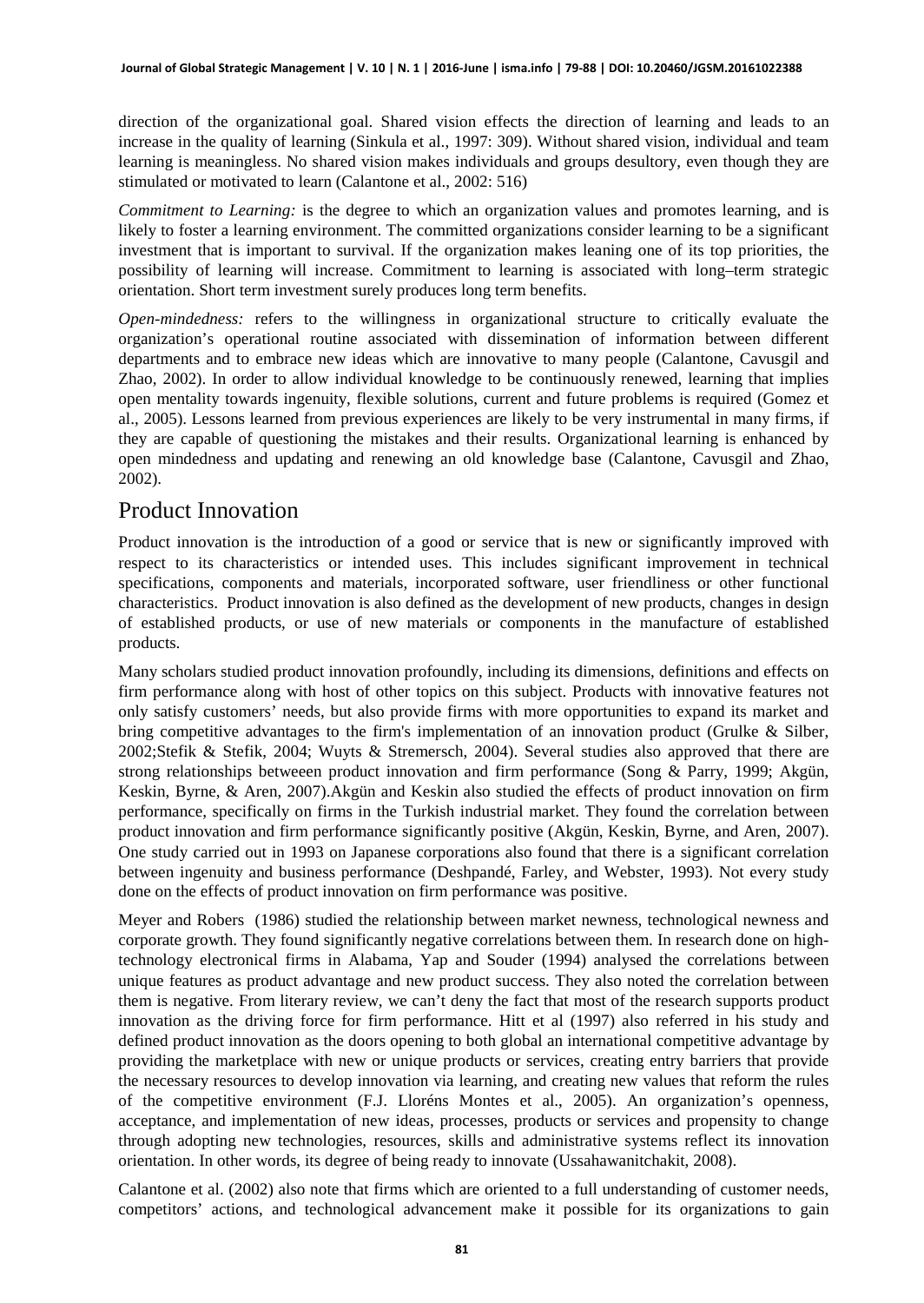competitive advantage by organizational commitment to learning. Klomp and Van Leeuwen conclude that the innovation contributes significantly to the overall sales performance, productivity (as measured by sales per employee) and employment growth. Darroch (2005) also suggests that managers who want to improve firm performance have to pursue innovation in the current environment. In order to remain competitive, inovation is needed for organizations. Certain organizations stay behind due to a lack of innovation and loss of their competitive position in business world (Darroch, 2005).When we argue about the relationships between product innovation and firm performance, 4 different types of innovations can be found in the OECD Oslo Manual (2005). There are product innovation, process innovation, marketing innovation and organizational innovation. In this article, we mainly focus on the relationship between product innovation and mediating effect of product innovation between organizational learning and firm performance.

### Firm Performance

The definition of firm performance and its measurement constantly challenge scholars due to its complexity, although many researchers found in literature about firm performance. Venkatraman and Ramanujam (1986) offered an enlightening figure of three overlapping concentric circles with the largest representing organizational effectiveness. These broad domains of organizational effectiveness include the medium circle representing business, which include the inner circle representing financial performance. Combs, Crook, and Shook (2005) also published an article in the strategic management Journal 1980 and 2004, in this article they identified 238 empirical studies which used 56 different indicators. Financial performance was used 82% with accounting measures of profitability being the most common choice. Venkatraman and Ramanujam (1986) put forward a two-dimensional classification of firm performance or business performance. In their study, financial performance and operational performance are put forward, which have to be distinguished between primary and secondary sources of information. Financial measures are associated with accounting measures and the economic performance of a firm. Operational measures are connected to operational success factors that might lead to financial performances like customer satisfaction, quality, market share and new product development (Venkatraman and Ramanujam, 1986). From the point of this study, primary sources are collected form the organization itself while secondary measures are gathered from external or derivative databases.

Firm performance is a multidimensional concept (Murphy et al., 1996) whose indicators can be departmental, such as pertaining to production, finance and marketing (Sohn et al, 2007), or consequential as pertaining to growth and profit (Wolff and Pett, 2006). Another study suggests that firm performance can be measured by both objective and subjective measures (Dawes, 1999; Harris, 2011) Objective measures address to performance indicators that are impartially quantified. Objective measures are usually financial indicators which can be directly collected from organizations via secondary resources. Subjective measures attribute to the judgment assessment of internal or external respondents. Subjective measures include financial and operational indicators (Gonzalez-Benito, 2005).To measure firm performance, objective or subjective measures can be used. Executives normally pay close attention to subjective measures when they evaluate a firm's profitability, sales, market share, customer satisfaction etc. From this point of view, executives usually pay their closest attention on subjective measures instead of objective measures (Garg, Walters, and Priem, 2003). In this study, subjective measures of performance adapted from Venkatraman and Ramanujam (1986) are used. The effect of organizational learning on firm performance through product innovation is measured by subjective measures. Data is collected directly from middle or high level managers or executives of the firms via questionnaires, which means primary sources, are used in this survey.

# **DEVELOPMENT OF HYPOTHESES**

According to literary review, most of the researchers highlighted the positive relationship between organizational learning and firm performance. Organizational learning is the main factor for firms. Not only is it essential to create new knowledge, but it also enables firms to access external information. Information is the fundamental strategic resource for firms in the process of catching a sustainable competitive advantage. Jian and Hailin (2010) carried out research on 127 various sectors in China, like manufacturing, technological, informatics, financial and chemical sectors etc. They examined the relationship between organizational learning and firms. Organizational learning is examined with 3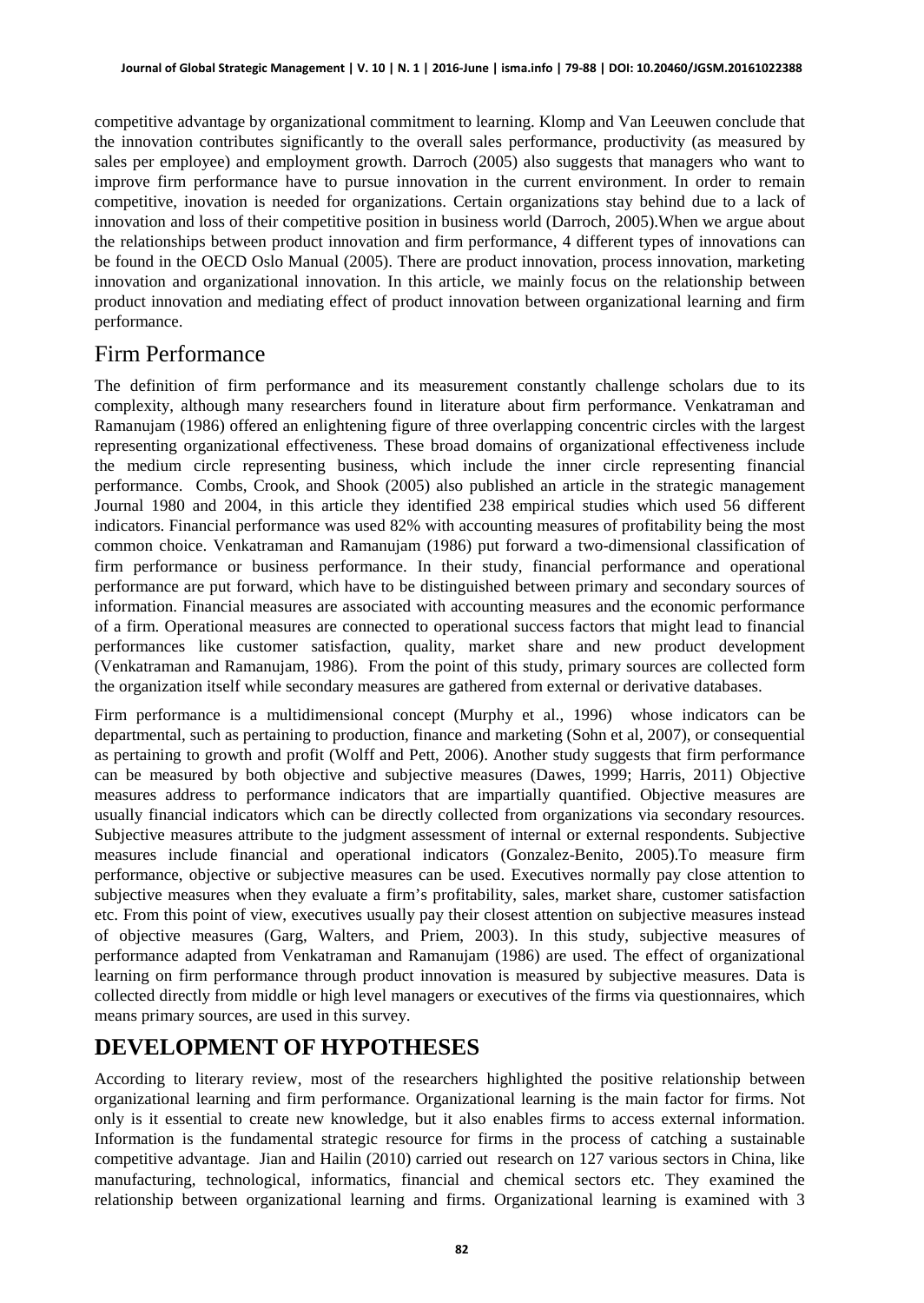factors like commitment to learning, shared vision, and open-mindedness. Firm performance is measured with marketing performance, human resource effectiveness and new products. The research result is as follows: all the factors of organizational learning has the significantly positive relations with all of the factors of firm performance.

Milia and Birdi (2010) performed a study on 213 different sectors in Australia in production sector, transportation, retail, finance, communication, the health sectors and education etc. They found that individual and group learning have no positive effect on firms' subjective and objective financial performance; but learning at the organizational level has a positive effect on firms' subjective and objective financial performance.

In 2008, Zehir et al. performed an investigation on 18 different sectors in Istanbul (Turkey) and established that there was a significantly positive relationship between organizational learning and firm performance. Garcia-Morales, Llorens-Montes, Verdu-Jover (2006) carried out a study on 900 various sectors in Spain, like food-agriculture industry, import and export and service sector. They noted that there was a significantly positive relationship between organizational learning and firm performance. Carayannis ve Alexander (2002) also performed a study on firms which entered "The Fortune 500" list in 1999 in USA, and they suggested the significantly positive relationship between market performance and learning. Kitapci et al.(2012) also suggest that there was a significantly positive relationship with four dimensions of organizational learning capacity and financial performance. Therefore, from the theoretical background of organizational learning and firm performance, the first hypothesis of this paper suggests that:

#### *Hypothesis 1: Organizational learning has a positive relationship with firm performance.*

Innovation and firm performance are complex factors to measure. Many innovation types can be found in literature: marketing innovation, product innovation, process innovation, strategic innovation, organizational innovation and management innovations. etc. In this study, we mainly focus on product innovation. Product innovation is a paramount way in which firms compete and grow (Eisenhardt and Tabrizi, 1995; Wu, 2012). Product innovation harnesses the new knowledge and innovative technology, or can be based on new utilizes and or mixing of existing knowledge or technology. In Oslo Manuel, innovation is that a new or extremely improved product (goods or service) or process, a new marketing method or a new organizational form are realized in the intra-organizational practices or external relationships. In other words, the minimum condition requested for the innovation is that the product, process, marketing or organizational method should be new to (or extremely improved) to the firms. Many researchers carried out studies to measure the relationship between innovation and firm performance. Innovation capability is the most vital determinant of firm performance, much literature review also supports innovation is instrumental to boost firm performance and firms should be innovative in order to survive in a volatile environment. Rhee, Park and Lee (2010) examined the relationship between innovation and firm performance in their study on 333 firms in South Korea; they came to the conclusion that innovation has significantly positive effect on firm performance. In different study carried out on 119 automobile firms by Eren, Yücel and Eren (2010) in Kocaeli (Turkey) also suggests that there is a positive relationship between innovation and business performance.

Matzler, et al. (2008) also performed a study on 300 small and medium sized enterprise in Australia and suggested that product innovation had a significant positive effect on profitability and growth. Zehir and Özsahin (2006) also carried out a study on 73 manufacturing sectors which featured on ISO 100 List in Turkey and suggested that there was a significant positive relationship between innovation and firm performance. Mairesse and Mohnen (2003) performed a study on the firms in Germany, France, England and Spain and found that there was a positive relationship between product innovation and productivity, but there was no any significant relationship between process innovation and firm performance. Thus, the second hypothesis of this article suggests that:

#### *Hypothesis 2: Product Innovation has a positive relation with firm performance.*

The mediating role of product innovation between organizational learning and firm performance are also found in literature. Jimenez-Jimenez and Sanz-Valle (2011) carried out a study on 451 manufacturing and service sector in Spain, they found that organizational learning has a positive effect on innovation and firm performance, besides, innovation has a positive effect on firm performance. At the result of the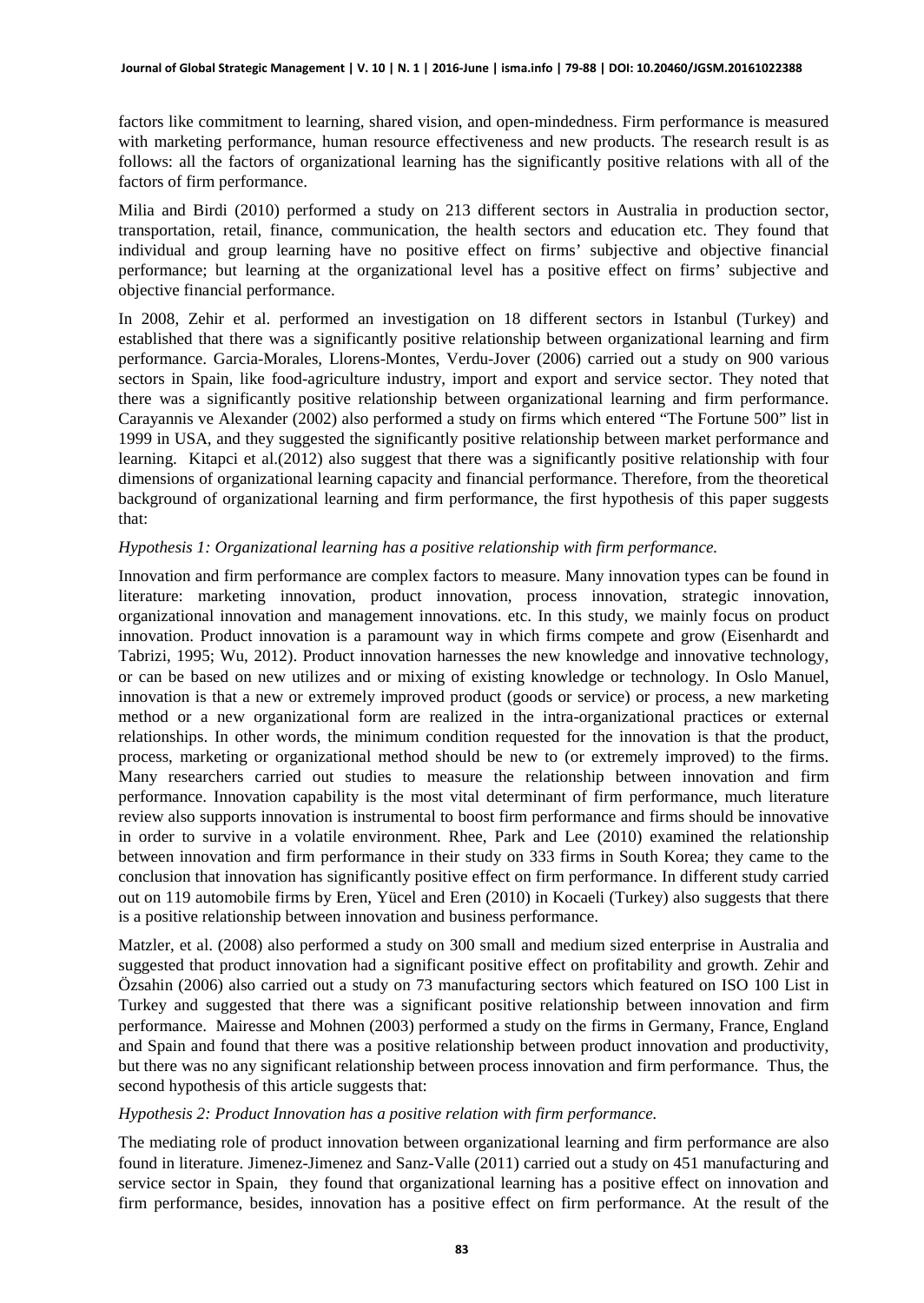study, researchers found that the organizational learning has a stronger effect on innovation compare with the effect of organizational learning on firm performance, and product innovation has a mediating effect between organizational learning and firm performance. Garcia-Morales, Llorens-Montes and Verdu-Jover (2007) also performed a study on the 401 CEOs whose firms are in service and manufacturing sectors in Spain. After the study, not only the significantly positive relationship between organizational learning and firm performance was found, but also they found the positive relationship between innovation and firm performance. Besides, the effect of organizational learning on firm performance was increased through the mediating effect of innovation. Calantone; Cavusgil; Zhao (2002) also performed a study (USA) on 187 R&D department manager assistant to determine the relationship between organizational learning, innovation and firm performance. They found that organizational learning has the significant positive relationship with innovation and firm performance. The more organizational learning level increases, the more innovation capability and firm performance enhance. Thus, the third hypothesis of this article suggests that:

*H3: Product innovation mediates the relationship between organizational learning and firm performance*

# **METHODOLOGY**

### Research Goal

The main aim of this survey is to determine the mediating effect of product innovation on the relationship between organizational learning and firm performance. Questionnaire is conducted to test the propositions in this field survey.

### Sample and Data Collection

The survey of this study is implemented on 295 middle or senior managers of firms performing manufacturing industry in Turkey. 350 questionnaires were sent by emails or managers were directly asked to fill out the research questionnaires in person, but only 295 middle or senior managers accepted participation in our survey via mail or face-to-face interview. 49 questionnaires were eliminated, because of random answers or 2/3 of the questionnaire were unfilled. Some participants did not meet the requirements of which participants should be middle or senior managers of firms. The SPSS package program was used to analyze the date collected from those 295 questionnaires. The proposed relationship between organizational learning, product innovation and firm performance were tested through regression analyses.

# Analyze and Results

To measure organizational learning, 4 items of the organizational learning scale (Garcia - Morales et al., 2007) are used.

| Table 1. KNIO and Bartiett's Test                |          |  |  |  |
|--------------------------------------------------|----------|--|--|--|
| Kaiser-Meyer-Olkin Measure of Sampling Adequacy. |          |  |  |  |
| Approx. Chi-Square                               | 4187,288 |  |  |  |
| df.                                              | 210      |  |  |  |
| Sig.                                             | 0.000    |  |  |  |
|                                                  |          |  |  |  |

# **Table 1. KMO and Bartlett's Test**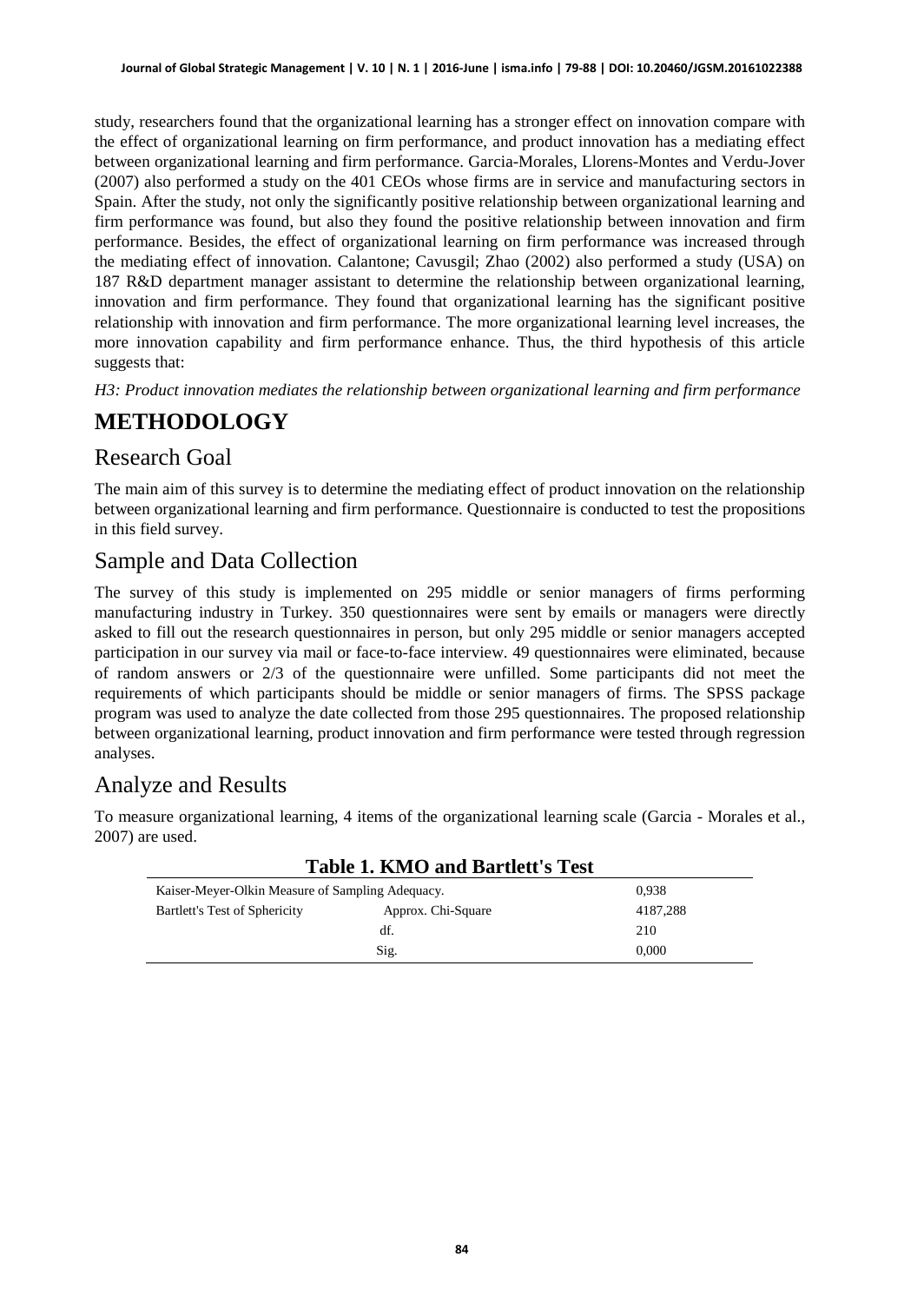| Number of Items<br>Scale Format<br>Cronbah's Alpha |       |                |             |       |  |
|----------------------------------------------------|-------|----------------|-------------|-------|--|
| All Variable                                       |       | 24             | LRFa & LRFb | 0,839 |  |
| ORGANIZATIONAL LEARNING (OL)                       |       | $\overline{4}$ | LRFa        | 0,923 |  |
| OL1                                                | 0,786 |                |             |       |  |
| OL <sub>2</sub>                                    | 0,837 |                |             |       |  |
| OL3                                                | 0,834 |                |             |       |  |
| OL4                                                | 0,816 |                |             |       |  |
| PRODUCT INNOVATION (PI)                            |       | 8              | LRFb        | 0,902 |  |
| PI1                                                | 0,777 |                |             |       |  |
| PI <sub>2</sub>                                    | 0,676 |                |             |       |  |
| PI3                                                | 0,756 |                |             |       |  |
| PI4                                                | 0,680 |                |             |       |  |
| PI <sub>5</sub>                                    | 0,628 |                |             |       |  |
| PI7                                                | 0,635 |                |             |       |  |
| PI8                                                | 0,615 |                |             |       |  |
| FIRM PERFORMANCE (FP)                              |       | 12             | LRFb        | 0,936 |  |
| FP14                                               | 0,739 |                |             |       |  |
| FP15                                               | 0,782 |                |             |       |  |
| FP16                                               | 0,781 |                |             |       |  |
| <b>FP17</b>                                        | 0,702 |                |             |       |  |
| FP18                                               | 0,791 |                |             |       |  |
| FP19                                               | 0,725 |                |             |       |  |
| FP <sub>23</sub>                                   | 0,648 |                |             |       |  |
| FP <sub>24</sub>                                   | 0,683 |                |             |       |  |
| FP <sub>25</sub>                                   | 0,766 |                |             |       |  |

#### **Table 2. Factor Analysis Results:**

Notes: LRFa – Likert Response Format (Five Point: 1 = strongly disagree to 5= Strongly Agree)

LRFb - Likert Response Format (Five Point:  $1 = \text{Very}$  Low to  $5 = \text{Very}$  High)

Firm performance measurement scale is adopted from the marketing and financial performance scales developed by Zahra et al. (2002), Baker and Sinkula (1999) Lynch et al. (2000), in which a total of 35 items are found. The product innovation scale is adopted from Zahra et al (2002), and it contains 8 questions. Overall, 47 items using 5 Likert-type scales are implemented to measure organizational learning, product innovation and firm performance. Those items with factor loading can be seen on Table 1. Also it can be seen from Table 2. The Cranach's Alpha values for each factor exceeds 0,70, which indicates the reliability of scales used in that survey.

|                         |        |                          | <b>Correlation Matrix</b> |           |    |
|-------------------------|--------|--------------------------|---------------------------|-----------|----|
| Model                   | Mean   | <b>Standard Division</b> | OL.                       | PI        | FP |
| Organizational          | 15,259 | 3,254                    |                           |           |    |
| Learning(OL)            |        |                          |                           |           |    |
| Product Innovation (PI) | 31.759 | 5,390                    | $0.644**$                 |           |    |
|                         |        |                          |                           |           |    |
| Firm Performance (FP)   | 33,873 | 6.524                    | $0.577**$                 | $0.686**$ |    |

#### **Table 3.Construct Construct Means, Standard Deviations, Correlations, and Alpha Coefficients among Model Constructs**

 $P<0$ , 05

In order to examine the hypothesis, regression analysis is also applied to test and define the direction of the relationship between organizational learning, product innovation and firm performance. As it is shown in Table 3, it can be seen that both organizational learning and product innovation have a significantly positive relationship with firm performance. Based on Table 4, organizational learning (B=0,577, P=0,000) has significant relationship with firm performance. The correlation between product innovation  $(B=0.686, P=0.000)$  and firm performance is also significantly positive  $(p=0.000)$ . As it can be seen in regression model 3, when product innovation is included in regression analyses, the effect of organizational learning on firm performance is automatically reduced, in other words, product innovation (B=0,537, P=0,000) undertakes some effect on firm performance while organizational learning (B=0,231, P=0,000) reduce its effect on firm performance. Thus, regression analysis results Hypothesis 1, Hypothesis 2 and Hypothesis 3.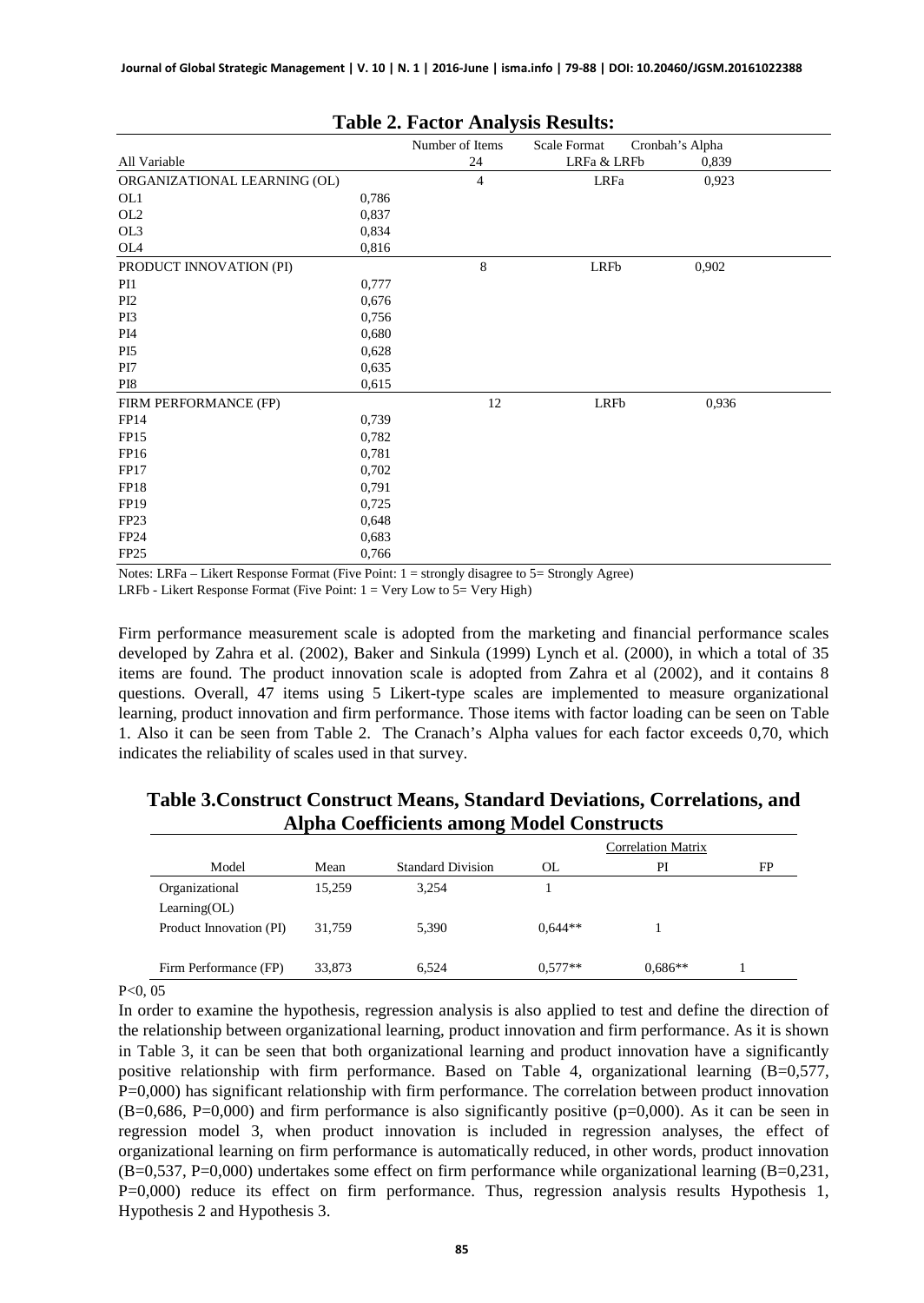|                | Organizational Learning and Firm Performance |           |       |       |                         |         |            |
|----------------|----------------------------------------------|-----------|-------|-------|-------------------------|---------|------------|
| Models         | Independent                                  | Dependent | ß     | Sig.  | Adjusted $\mathbb{R}^2$ | F Value | Model Sig. |
|                | Variables                                    | Variables |       |       |                         |         |            |
|                | OL                                           | FP        | 0.577 | 0.000 | 0,330                   | 130.568 | 0.000      |
| $\overline{c}$ | PI                                           | FP        | 0,686 | 0,000 | 0,468                   | 232.592 | 0,000      |
| 3              | OL                                           | PI        | 0.644 | 0.000 | 0.412                   | 185.258 | 0.000      |
| 4              | OL                                           | FP        | 0.231 | 0,000 | 0.498                   | 131.312 | 0.000      |
|                | PI                                           |           | 0.537 | 0.000 |                         |         |            |

**Table 4: Regression Analysis Results on the mediator of Product Innovation on Organizational Learning and Firm Performance** 

P<0, 05

In compliance with regression analyses results, research model is being shaped as it has been shown at Figure 1 below:



**Fig.1 Research Model**

### **CONCLUSION**

This survey, which is conducted on middle and senior managers of firms performing in the manufacturing industry in Turkey, not only puts emphasize on the relationship between organizational learning, product innovation and firm performance, but also determines the mediating effect of product innovation in relation to organizational learning and firm performance. In accordance with the research result, the hypotheses Organizational learning has positive relationship with firm performance, Product Innovation has positive relationship with firm performance and Product Innovation mediates the relationship between organizational learning and product innovation are fully supported by the correlation, regression and factor analyses. Even though much research was carried out in literature to determine the relationship between innovation and firm performance (Calantone; Cavusgil; Zhao, 2002; Garcia-Morales, Llorens-Montes and Verdu-Jover, 2007; Jimenez-Jimenez, Sanz-Valle and Hernandez-Espallardo 2008; Dharmadasa, 2009) but the mediating effect of product Innovation on firm performance is researched specifically in Turkey and has correlated with previous studies.

However, this survey is carried out only on companies or firms in Turkey, findings might not be transferable to various other organizations. Further researches should be conducted on middle and senior managers not only from Turkey, but also those from Europe, Asia, Africa or the Middle East etc. regions. Another limitation to this study is that some organizations that had taken part in this survey are not innovation-oriented or those from education institutions, or responders did not qualify to be middle or senior managers of firms. Besides, some answers in questionnaires are not honestly filled out while others are simply ignored. So further researches should be done to examine the relationship between organizational learning and firm performance, or the mediating effect of product innovation on the relations between organizational learning and firm performance. The questionnaires can be filled out by various respondents from different organization to prevent same source biases.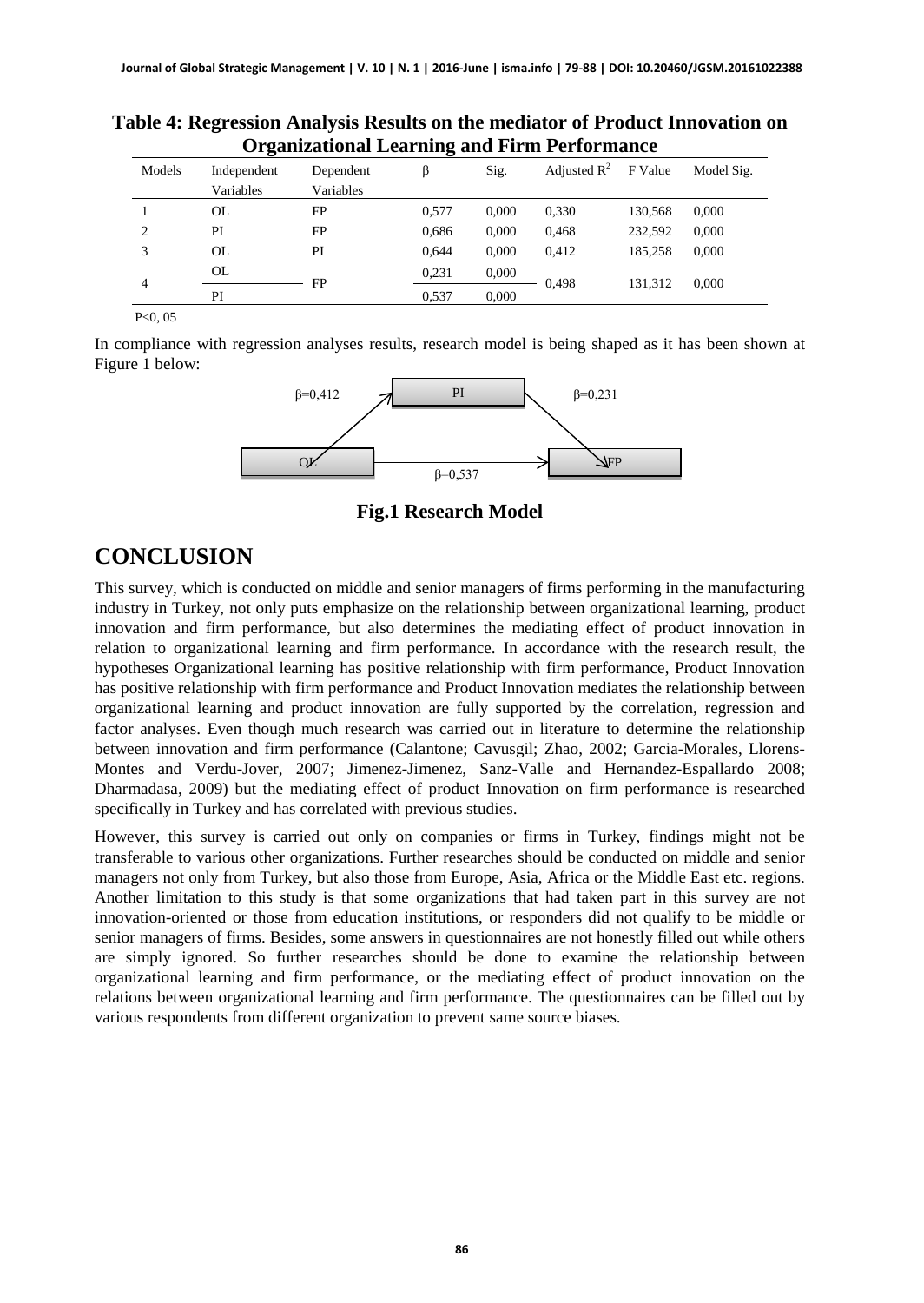### **REFERENCES**

Noruzy, Ali ,Vahid Majazi Dalfard, Behnaz Azhdari, Salman Nazari-Shirkouhi, Aliasghar Rezazadeh (2013), Relationship between transformational leadership, organizational learning, organizational innovation, and organizational performance: An empirical investigation of manufacturing firms. International Journal of Advanced Manufacturing Technology, 64,pp.1073-1085.

Bell .Simon J., Gregory J. Whitwell, Bryan A. School of thought in organizational learning, Lukas Journal of the Academy of Marketing Science. Volume 30, No. 1, pp. 70-86.

Sinkula,James (1994), Market information processing and Organizational learning, Journal of Marketing, 58(1),pp.35-43

Wan, David, Chin Hua Tong, Francis Lee(2005), "Determinants of Firm Innovation in Singapore." Technovation 25, no. 3, pp. 261-68.

Castaneda, D. I. and Rios, M. F.(2007), "From Individual Learning to Organizational Learning." The Electronic Journal of Knowledge Management Volume 5 Issue 4, pp. 363 372

Fiol, C. and Lyles, M. (1985) Organizational learning, Academy of Management Review, 10, 803-813.

Spector, M. J., and Davidsen, P.I. (2006), How can Organizational Learning be Modeled and Measured Evaluation and Program Planning, 29, PP.63-69.

Ellinger, A.D., Ellinger, A.E., Yang, B., Howton, S.W., Baldwin T.T., and Danielson C.C. (2002), The Relationship Between the Learning Organization Concept and Firms' Financial Performance: An Empirical Assessment (and Invited Reaction), Human Resource Development Quarterly, 13(1), pp. 5-29.

Kocoglu Ipek, Imamoglu Salih Zeki, Ince Hüseyin(2011), The relationship between organizational learning and firm performance: the mediating roles of innovation and TQM, Journal of Global Strategic Management,pp.74.

Tuan, Nham P., Khine Tin Zar Lwin (2013), Exploring the Link Between Learning and Firm Performance: an empirical study of private manufacturing firms in Yangon-Myanmar, Asian Academy of Management Journal, Vol.18, No. 2, PP.55–84.

Martinez-Costa, M.,Jimenez-Jimenez, D. (2009), the Effectiveness of TQM: The Key Role of Organizational Learning in Small Businesses, International Small Business Journal, 27, pp. 98-125.

Sinkula JM, Baker WE, Noordewier TA (1997). Framework for market-based organizational learning: linking values, knowledge, and behavior. Journal of Academy Marketing Science ;25(4),pp.305– 318.

Roger J. Calantone, S. Tamer Cavusgil, , Yushan Zhao (2002) , Learning Orientation, Firm Innovation Capability,and Firm Performance, Industrial Marketing Management 31, pp. 515– 524

Akgün, A.E. , H. Keskin, J.C. Byrne, and S. Aren (2007), "Emotional and Learning Capability and Their Impact on Product Innovativeness and Firm Performance," Technovation, vol. 27: pp.501-513, 2007.

Yap C. M., W.E. Souder(1994), "Factors Influencing New Product Success and Failure in Small Entrepreneurial High-technological Electronics Firms," The Journal of Product Innovation Management, vol.11, pp. 418-432.

Llorens Montes, F.J., Moreno, A.R., Morales, V.G. (2005), Influence of Leadership and Teamwork Cohesion on Organizational Learning, Innovation and Performance: An Empirical Examination, Technovation, 25, pp. 11591172.

Juliana Bonomi Santos, Luiz Artur Ledur Brito (2012), Toward a Subjective Measurement Model for Firm Performance, Brazilian Admissions Review, Rio de Janeiro, v. 9, Special Issue, art. 6, pp. 95-117

Combs, J. G., Crook, T. R., & Shook, C. L. (2005). The Dimension of Organizational Performance and Its Implications for Strategic Management Research. In D. J. Ketchen & D. D. Bergh (Eds.), Research methodology in strategy and management ,pp. 259-286.

Özşahin Mehtap , Zehir Cemal , Acarc A.Zafer (2011), Linking Leadership Style to Firm Performance: the Mediating Effect of the Learning Orientation, [Procedia - Social and](http://www.sciencedirect.com/science/journal/18770428) Behavioral Sciences[,Volume 24,](http://www.sciencedirect.com/science/journal/18770428/24/supp/C) PP. 1546–1559